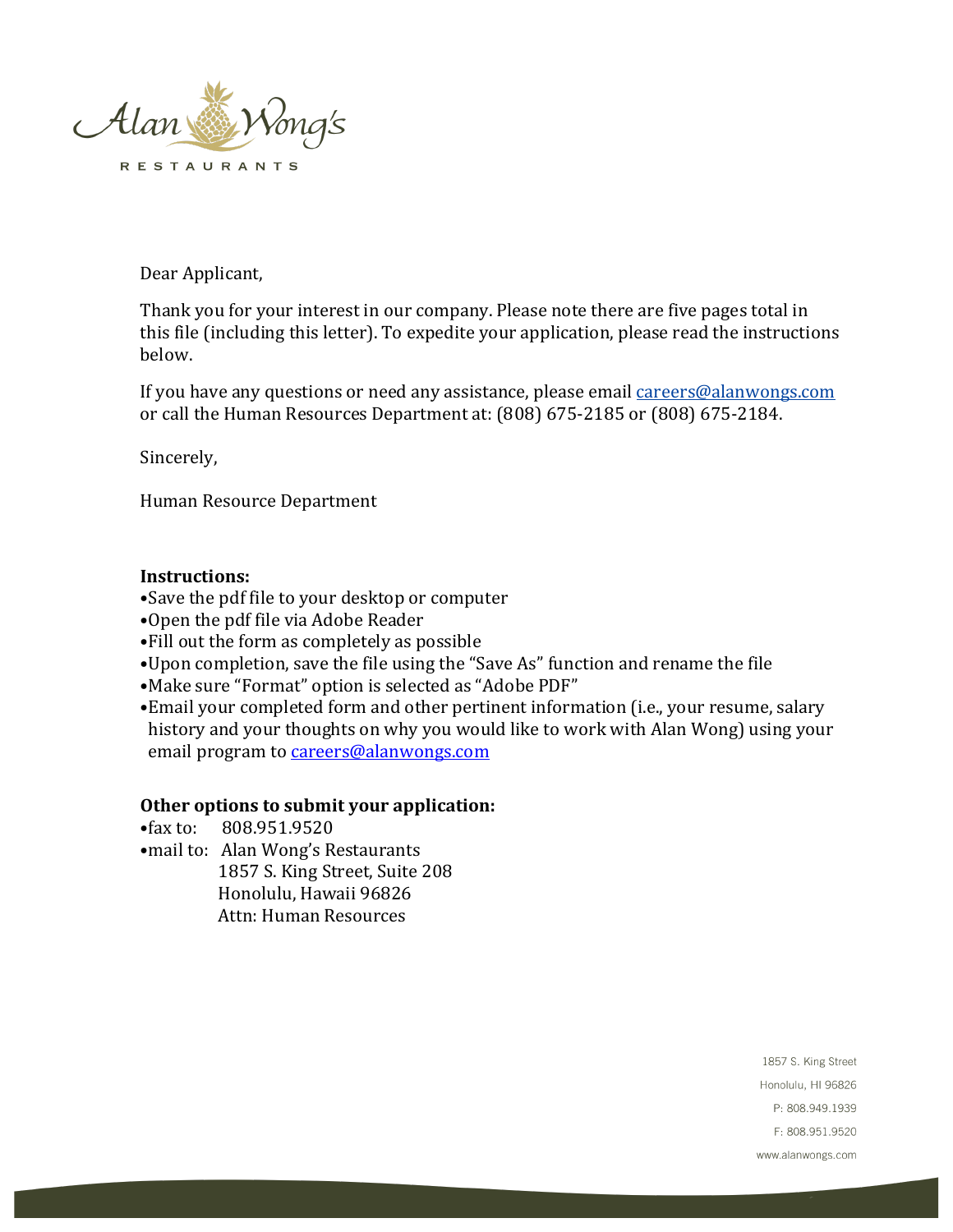

## **Employment Application Form**



|                    |                                                                                                                                                                                                                                                                                                                                                                                                                    | $\Box$ Alan Wong's Restaurant $\Box$ The Pineapple Room $\Box$ Admin. Office |     |                        |  |                                               |                |  |     |  |
|--------------------|--------------------------------------------------------------------------------------------------------------------------------------------------------------------------------------------------------------------------------------------------------------------------------------------------------------------------------------------------------------------------------------------------------------------|------------------------------------------------------------------------------|-----|------------------------|--|-----------------------------------------------|----------------|--|-----|--|
| PERSONAL DATA      | Are you 18 years or older? $\Box$ Yes $\Box$ No (Note: If a minor, work permit is required upon hire)<br>Are you eligible to be lawfully employed in the U.S.? $\Box$ Yes $\Box$ No<br>(Note: You will be required to produce original documents establishing your identity and authorization to work, and to complete the U.S.<br>Immigration and Naturalization Services Form I-9 as a condition of employment.) |                                                                              |     |                        |  |                                               |                |  |     |  |
| INFORMATION<br>JOB | You are interested in: $\Box$ Full Time $\Box$ Part Time $\Box$ Casual $\Box$ Temporary<br>List hours of availability:<br>Sun<br>Have you ever been employed by an Alan Wong's Restaurant? $\Box$ Yes $\Box$ No<br>Do you have any friends or relatives employed by Alan Wong's Restaurants? □ Yes □ No<br>If yes, give name and location:                                                                         | Mon                                                                          | Tue | Wed                    |  | <b>Thu</b>                                    | l Fri          |  | Sat |  |
| EDUCATION          | High School<br>College or<br>Vocational                                                                                                                                                                                                                                                                                                                                                                            | Name and<br>Location of School                                               |     | # of Years<br>Attended |  | Did you Graduate?<br>□ Yes □ No<br>□ Yes □ No | Degree Awarded |  | GPA |  |
|                    | Other                                                                                                                                                                                                                                                                                                                                                                                                              |                                                                              |     |                        |  | $\Box$ Yes $\Box$ No                          |                |  |     |  |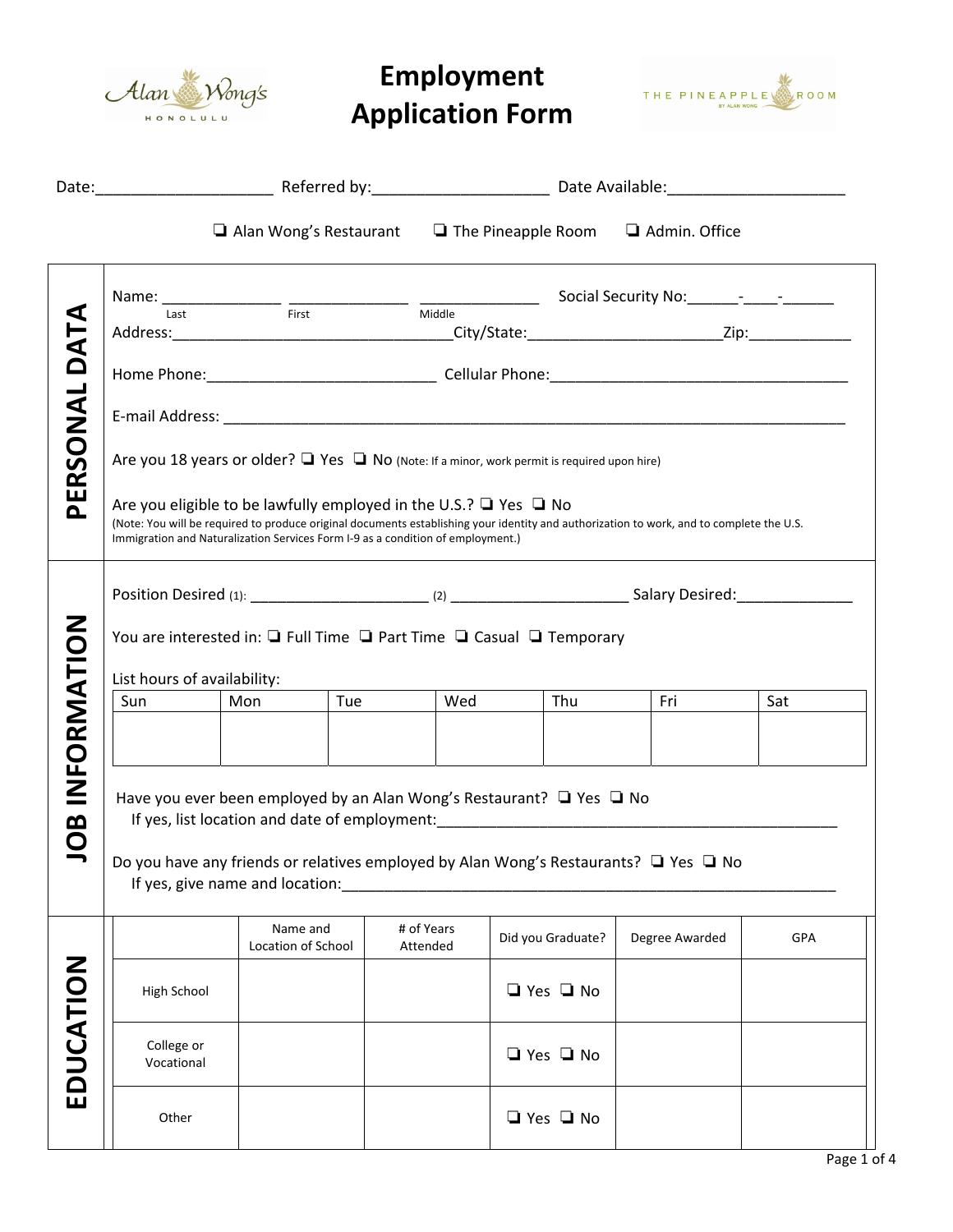| <b>THER SKILLS</b> | List computer and software programs that you are very familiar with: ______________________________                                                                                                                                                                                                                                                                                                                                                                                                                                                       |                                                                                                                                        |  |                                        |  |  |  |  |                                                                                                                                                                                 |  |  |  |  |  |  |
|--------------------|-----------------------------------------------------------------------------------------------------------------------------------------------------------------------------------------------------------------------------------------------------------------------------------------------------------------------------------------------------------------------------------------------------------------------------------------------------------------------------------------------------------------------------------------------------------|----------------------------------------------------------------------------------------------------------------------------------------|--|----------------------------------------|--|--|--|--|---------------------------------------------------------------------------------------------------------------------------------------------------------------------------------|--|--|--|--|--|--|
|                    |                                                                                                                                                                                                                                                                                                                                                                                                                                                                                                                                                           |                                                                                                                                        |  |                                        |  |  |  |  |                                                                                                                                                                                 |  |  |  |  |  |  |
|                    | List activities (civic or athletic) excluding ones that refer to race, religion, color, national origin, ancestry,<br>List special skills including first aid and CPR certification: National Communication of the control of the control of the control of the control of the control of the control of the control of the control of the control o<br>Do you speak, read or write a language other than English? $\Box$ Yes $\Box$ No<br>If yes, please list language and level of fluency (fluent, average or minimal) _______________________________ |                                                                                                                                        |  |                                        |  |  |  |  |                                                                                                                                                                                 |  |  |  |  |  |  |
|                    |                                                                                                                                                                                                                                                                                                                                                                                                                                                                                                                                                           |                                                                                                                                        |  |                                        |  |  |  |  | Please list your work experience for the past 10 years beginning with your most recent. Include all<br>information for each employer and attach additional sheets if necessary. |  |  |  |  |  |  |
|                    |                                                                                                                                                                                                                                                                                                                                                                                                                                                                                                                                                           |                                                                                                                                        |  |                                        |  |  |  |  |                                                                                                                                                                                 |  |  |  |  |  |  |
|                    |                                                                                                                                                                                                                                                                                                                                                                                                                                                                                                                                                           |                                                                                                                                        |  |                                        |  |  |  |  |                                                                                                                                                                                 |  |  |  |  |  |  |
|                    |                                                                                                                                                                                                                                                                                                                                                                                                                                                                                                                                                           | Job Title: ________________________________Date Started: __________________Left: _____________________________                         |  |                                        |  |  |  |  |                                                                                                                                                                                 |  |  |  |  |  |  |
|                    |                                                                                                                                                                                                                                                                                                                                                                                                                                                                                                                                                           |                                                                                                                                        |  |                                        |  |  |  |  |                                                                                                                                                                                 |  |  |  |  |  |  |
|                    |                                                                                                                                                                                                                                                                                                                                                                                                                                                                                                                                                           |                                                                                                                                        |  |                                        |  |  |  |  |                                                                                                                                                                                 |  |  |  |  |  |  |
|                    |                                                                                                                                                                                                                                                                                                                                                                                                                                                                                                                                                           |                                                                                                                                        |  |                                        |  |  |  |  |                                                                                                                                                                                 |  |  |  |  |  |  |
|                    |                                                                                                                                                                                                                                                                                                                                                                                                                                                                                                                                                           |                                                                                                                                        |  |                                        |  |  |  |  |                                                                                                                                                                                 |  |  |  |  |  |  |
| STORY              |                                                                                                                                                                                                                                                                                                                                                                                                                                                                                                                                                           |                                                                                                                                        |  |                                        |  |  |  |  |                                                                                                                                                                                 |  |  |  |  |  |  |
|                    |                                                                                                                                                                                                                                                                                                                                                                                                                                                                                                                                                           | Job Title: __________________________________Date Started: _________________Left: ________________Wage: _____________                  |  |                                        |  |  |  |  |                                                                                                                                                                                 |  |  |  |  |  |  |
|                    |                                                                                                                                                                                                                                                                                                                                                                                                                                                                                                                                                           |                                                                                                                                        |  |                                        |  |  |  |  |                                                                                                                                                                                 |  |  |  |  |  |  |
|                    |                                                                                                                                                                                                                                                                                                                                                                                                                                                                                                                                                           |                                                                                                                                        |  |                                        |  |  |  |  |                                                                                                                                                                                 |  |  |  |  |  |  |
|                    |                                                                                                                                                                                                                                                                                                                                                                                                                                                                                                                                                           |                                                                                                                                        |  |                                        |  |  |  |  |                                                                                                                                                                                 |  |  |  |  |  |  |
|                    |                                                                                                                                                                                                                                                                                                                                                                                                                                                                                                                                                           |                                                                                                                                        |  | __ Supervisor:________________________ |  |  |  |  |                                                                                                                                                                                 |  |  |  |  |  |  |
|                    |                                                                                                                                                                                                                                                                                                                                                                                                                                                                                                                                                           | Job Title: _________________________________Date Started: _________________Left: ___________________Wage: ____________________________ |  |                                        |  |  |  |  |                                                                                                                                                                                 |  |  |  |  |  |  |
|                    |                                                                                                                                                                                                                                                                                                                                                                                                                                                                                                                                                           |                                                                                                                                        |  |                                        |  |  |  |  |                                                                                                                                                                                 |  |  |  |  |  |  |
|                    |                                                                                                                                                                                                                                                                                                                                                                                                                                                                                                                                                           |                                                                                                                                        |  |                                        |  |  |  |  |                                                                                                                                                                                 |  |  |  |  |  |  |
|                    |                                                                                                                                                                                                                                                                                                                                                                                                                                                                                                                                                           |                                                                                                                                        |  |                                        |  |  |  |  |                                                                                                                                                                                 |  |  |  |  |  |  |
|                    |                                                                                                                                                                                                                                                                                                                                                                                                                                                                                                                                                           |                                                                                                                                        |  |                                        |  |  |  |  |                                                                                                                                                                                 |  |  |  |  |  |  |
|                    |                                                                                                                                                                                                                                                                                                                                                                                                                                                                                                                                                           |                                                                                                                                        |  |                                        |  |  |  |  |                                                                                                                                                                                 |  |  |  |  |  |  |
|                    |                                                                                                                                                                                                                                                                                                                                                                                                                                                                                                                                                           |                                                                                                                                        |  |                                        |  |  |  |  |                                                                                                                                                                                 |  |  |  |  |  |  |
|                    |                                                                                                                                                                                                                                                                                                                                                                                                                                                                                                                                                           | Job Title: ________________________________Date Started: __________________Left: ___________________ Wage: ___________________________ |  |                                        |  |  |  |  |                                                                                                                                                                                 |  |  |  |  |  |  |
|                    |                                                                                                                                                                                                                                                                                                                                                                                                                                                                                                                                                           |                                                                                                                                        |  |                                        |  |  |  |  |                                                                                                                                                                                 |  |  |  |  |  |  |
|                    |                                                                                                                                                                                                                                                                                                                                                                                                                                                                                                                                                           |                                                                                                                                        |  |                                        |  |  |  |  |                                                                                                                                                                                 |  |  |  |  |  |  |
| EMPLOYME           |                                                                                                                                                                                                                                                                                                                                                                                                                                                                                                                                                           |                                                                                                                                        |  |                                        |  |  |  |  |                                                                                                                                                                                 |  |  |  |  |  |  |
|                    |                                                                                                                                                                                                                                                                                                                                                                                                                                                                                                                                                           |                                                                                                                                        |  |                                        |  |  |  |  |                                                                                                                                                                                 |  |  |  |  |  |  |
|                    |                                                                                                                                                                                                                                                                                                                                                                                                                                                                                                                                                           |                                                                                                                                        |  |                                        |  |  |  |  |                                                                                                                                                                                 |  |  |  |  |  |  |
|                    |                                                                                                                                                                                                                                                                                                                                                                                                                                                                                                                                                           | Job Title: _________________________________Date Started: __________________Left: ____________________________                         |  |                                        |  |  |  |  |                                                                                                                                                                                 |  |  |  |  |  |  |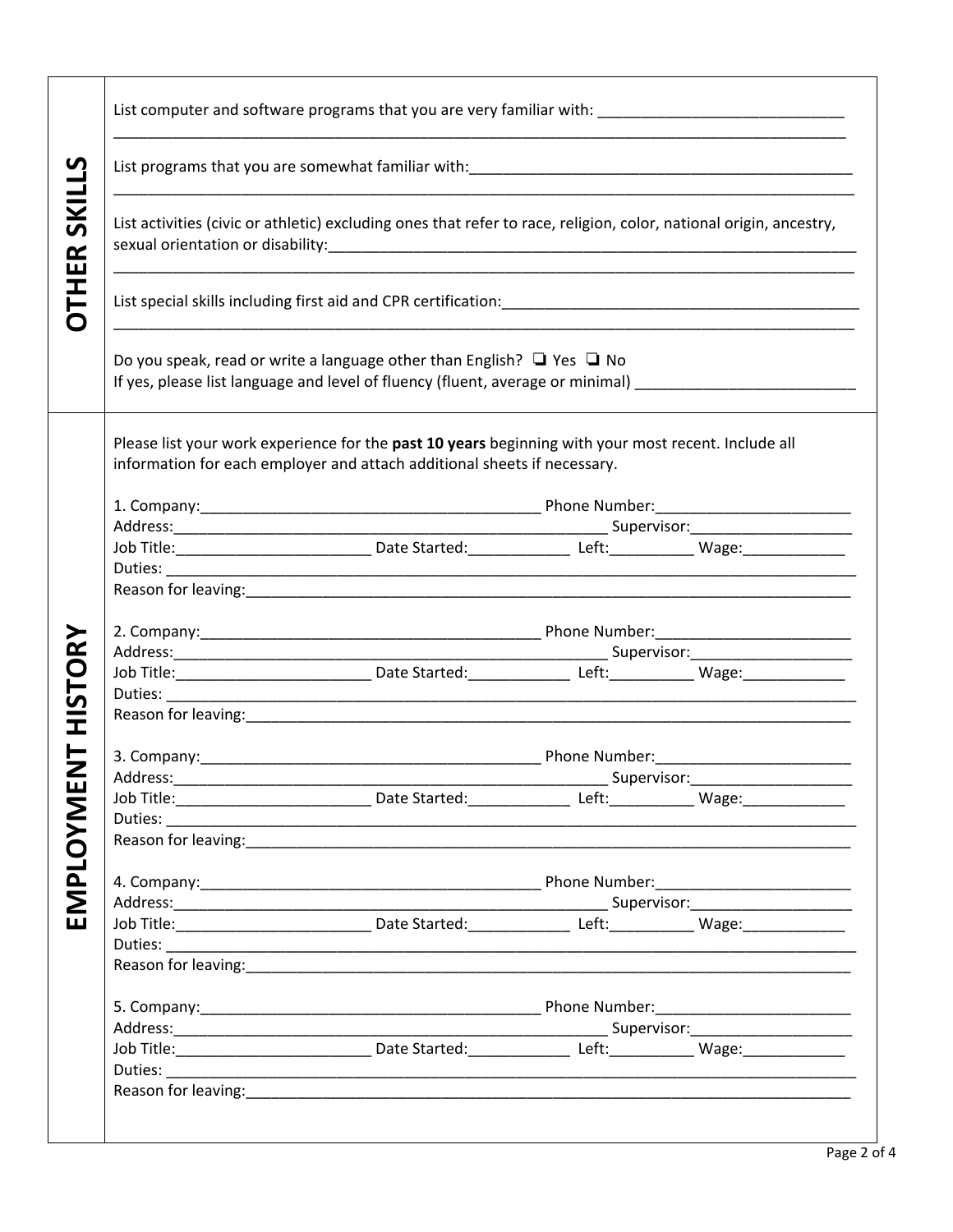| EMPLOYMENT                               |                                                                                                                                                                                                                                                                                                                                                                                                                                                                                                             |  |  |  |  |  |
|------------------------------------------|-------------------------------------------------------------------------------------------------------------------------------------------------------------------------------------------------------------------------------------------------------------------------------------------------------------------------------------------------------------------------------------------------------------------------------------------------------------------------------------------------------------|--|--|--|--|--|
|                                          |                                                                                                                                                                                                                                                                                                                                                                                                                                                                                                             |  |  |  |  |  |
|                                          | Have you ever been discharged or have been requested to resign? $\Box$ Yes $\Box$ No                                                                                                                                                                                                                                                                                                                                                                                                                        |  |  |  |  |  |
|                                          |                                                                                                                                                                                                                                                                                                                                                                                                                                                                                                             |  |  |  |  |  |
| <b>OUS</b><br><b>ANE</b><br><b>MISCE</b> | <b>MILITARY</b>                                                                                                                                                                                                                                                                                                                                                                                                                                                                                             |  |  |  |  |  |
|                                          | <b>MEDICAL</b><br>Can you perform the essential functions of the position you're applying for, with or without reasonable<br>accommodation? □ Yes □ No                                                                                                                                                                                                                                                                                                                                                      |  |  |  |  |  |
|                                          | <b>CREDIT REPORT</b><br>Please read and sign if you are applying for the following positions: Accounting, Management or                                                                                                                                                                                                                                                                                                                                                                                     |  |  |  |  |  |
|                                          | I understand and voluntarily authorize Alan Wong's Restaurants, Inc. or its Agent to obtain a consumer credit report<br>which may contain information concerning my character, reputation, personal characteristics, credit worthiness, credit<br>standing and mode of living. I understand that should the information in my consumer credit report directly and<br>adversely affect an employment-related decision concerning me, I will be given a copy of my report before a final<br>decision is made. |  |  |  |  |  |
|                                          | Signature:<br>Date:                                                                                                                                                                                                                                                                                                                                                                                                                                                                                         |  |  |  |  |  |
|                                          | DRUG AND ALCOHOL ABUSE POLICY<br>In an effort to provide a safe and healthy workplace free from drug abuse, Alan Wong's Restaurant, Inc. practices<br>mandatory drug testing for pre-employment, post-accident, reasonable suspicion and random drug screening.<br>Applicants who are being offered employment will be required to undergo a drug test as part of the employment<br>application process. A positive test result will make an applicant ineligible for employment.                           |  |  |  |  |  |
|                                          | <b>TUBERCULOSIS TEST (TB)</b><br>As a part of employment with Alan Wong's Restaurant, Inc. you will be required to provide an approved test result for<br>tuberculosis for eligible employment.                                                                                                                                                                                                                                                                                                             |  |  |  |  |  |
|                                          | <b>EQUAL EMPLOYMENT OPPORTUNITY EMPLOYER</b><br>Alan Wong's Restaurant, Inc. is an Equal Opportunity Employer and does not discriminate on the basis of age, ancestry,<br>race, religion, color, sex, national origin, citizenship, marital status, disability, arrest and court record, sexual<br>orientation or other grounds protected under local, state, and federal laws, except where a bona fide occupational<br>qualification exists.                                                              |  |  |  |  |  |